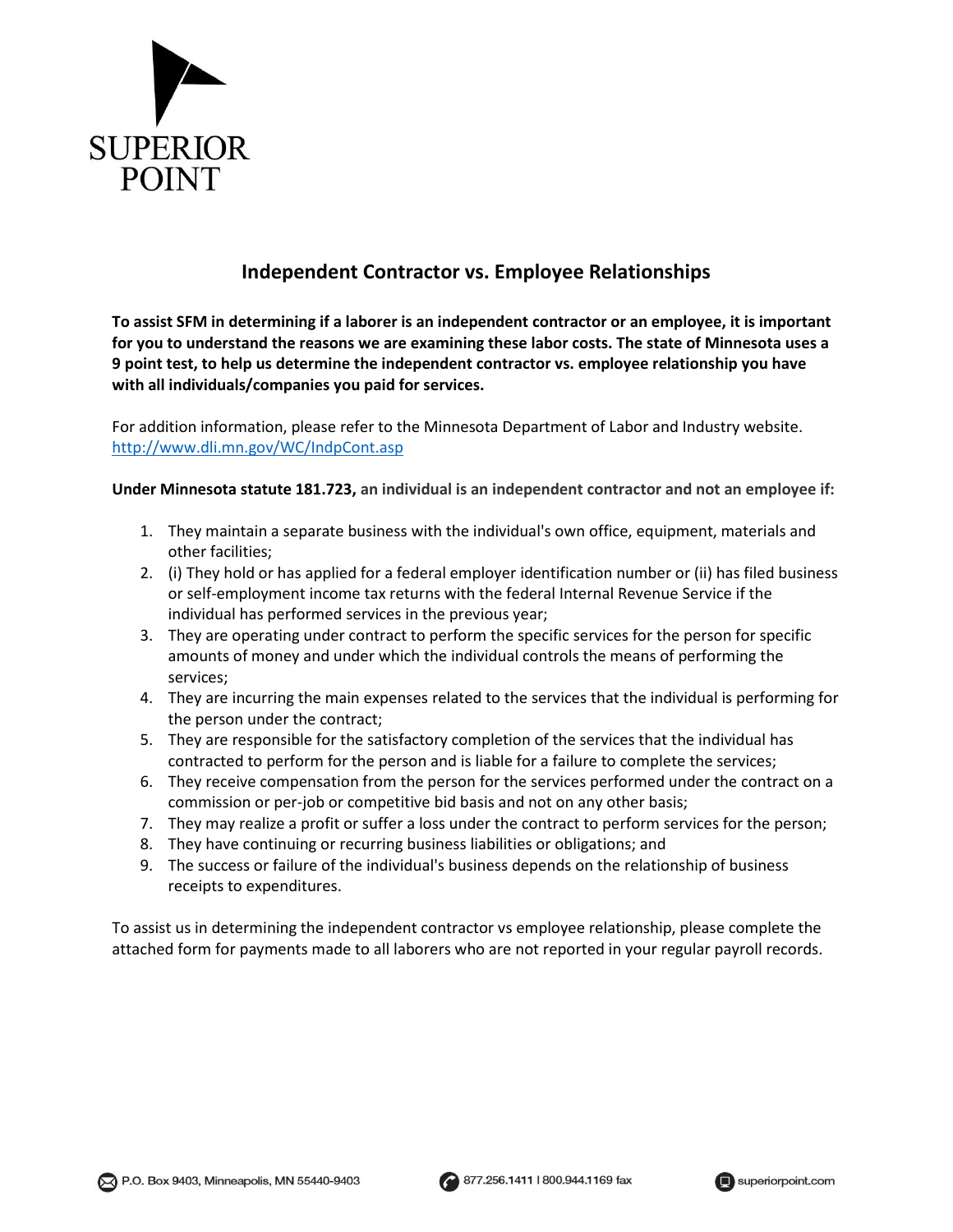

## **Determination of independent contractor status for workers' compensation insurance coverage**

| Subcontractor business name:         |    |                                                                                                                                                                                                                                                                                                               |
|--------------------------------------|----|---------------------------------------------------------------------------------------------------------------------------------------------------------------------------------------------------------------------------------------------------------------------------------------------------------------|
| Please answer all 9 questions below: |    |                                                                                                                                                                                                                                                                                                               |
| Yes                                  | No | Does contractor maintain a separate business with the individual's own office, equipment, materials<br>and other facilities;                                                                                                                                                                                  |
|                                      |    | Does contractor hold or has applied for a federal employer identification number (FEIN) or (ii) has<br>filed business or self-employment income tax returns with the federal Internal Revenue Service if the<br>individual has performed services in the previous year; If FEIN exists, please give<br>number |
|                                      |    | Does contractor operate under contract to perform the specific services for the person for specific<br>amounts of money and under which the individual controls the means of performing the services;                                                                                                         |
|                                      |    | Does contractor incur the main expenses related to the services that the individual is performing for<br>the person under the contract;                                                                                                                                                                       |
|                                      |    | Is the contractor responsible for the satisfactory completion of the services that the individual has<br>contracted to perform for the person and is liable for a failure to complete the services;                                                                                                           |
|                                      |    | Does contractor receive compensation from the person for the services performed under the<br>contract on a commission or per-job or competitive bid basis and not on any other basis;                                                                                                                         |
|                                      |    | Can the contractor realize a profit or suffer a loss under the contract to perform services for the<br>person;                                                                                                                                                                                                |
|                                      |    | Does the contractor have continuing or recurring business liabilities or obligations; and                                                                                                                                                                                                                     |
|                                      |    | Is the contractor's success or failure of the individual's business depends on the relationship of<br>business receipts to expenditures.                                                                                                                                                                      |

Signature: \_\_\_\_\_\_\_\_\_\_\_\_\_\_\_\_\_\_\_\_\_\_\_\_\_\_\_\_\_\_\_\_\_\_\_\_\_\_\_\_ Date: \_\_\_\_\_\_\_\_\_\_\_

If you answered yes to any questions above, please continue to next page for additional required documentation.